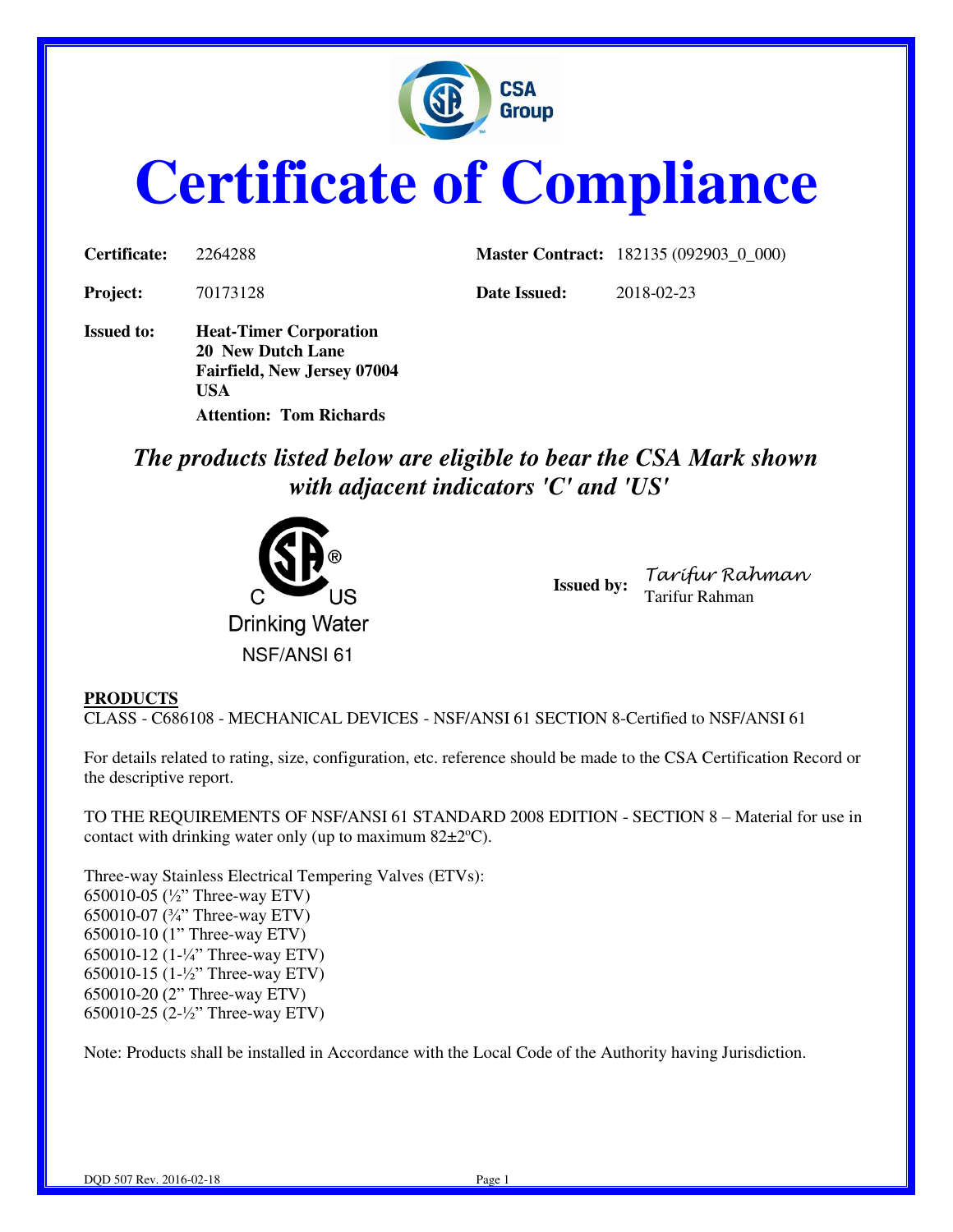

**Certificate:** 2264288 **Project:** 70173128 **Master Contract:** 182135 **Date Issued:** 2018-02-23

#### **APPLICABLE REQUIREMENTS**

NSF/ANSI 61 - 2016 - Drinking Water System Components-Health Effects

#### **MARKINGS**

The manufacturer is required to apply the following markings:

- Products shall be marked with the markings specified by the particular product standard.
- Products certified for Canada shall have all Caution and Warning markings in both English and French.

Additional bilingual markings not covered by the product standard(s) may be required by the Authorities Having Jurisdiction. It is the responsibility of the manufacturer to provide and apply these additional markings, where applicable, in accordance with the requirements of those authorities.

The products listed are eligible to bear the CSA Mark shown with adjacent indicators 'C' and 'US' for Canada and US (indicating that products have been manufactured to the requirements of both Canadian and U.S. Standards) or with adjacent indicator 'US' for US only or without either indicator for Canada only.

All markings required by CSA must be permanent and legible. Devices or components shall be labeled in a manner to ensure that all markings are visible after installation. Where it is not practical to place the markings directly on the device, component or material, the markings shall be located on the container or packaging and/or literature accompanying the device, component or material. The content consists of:

- manufacturer's identification;
- CSA Mark with "C", "US" indicator;
- qualifiers "Drinking Water" (optional) and "NSF/ANSI 61" below or adjacent the CSA Mark;
- product identification (if applicable)